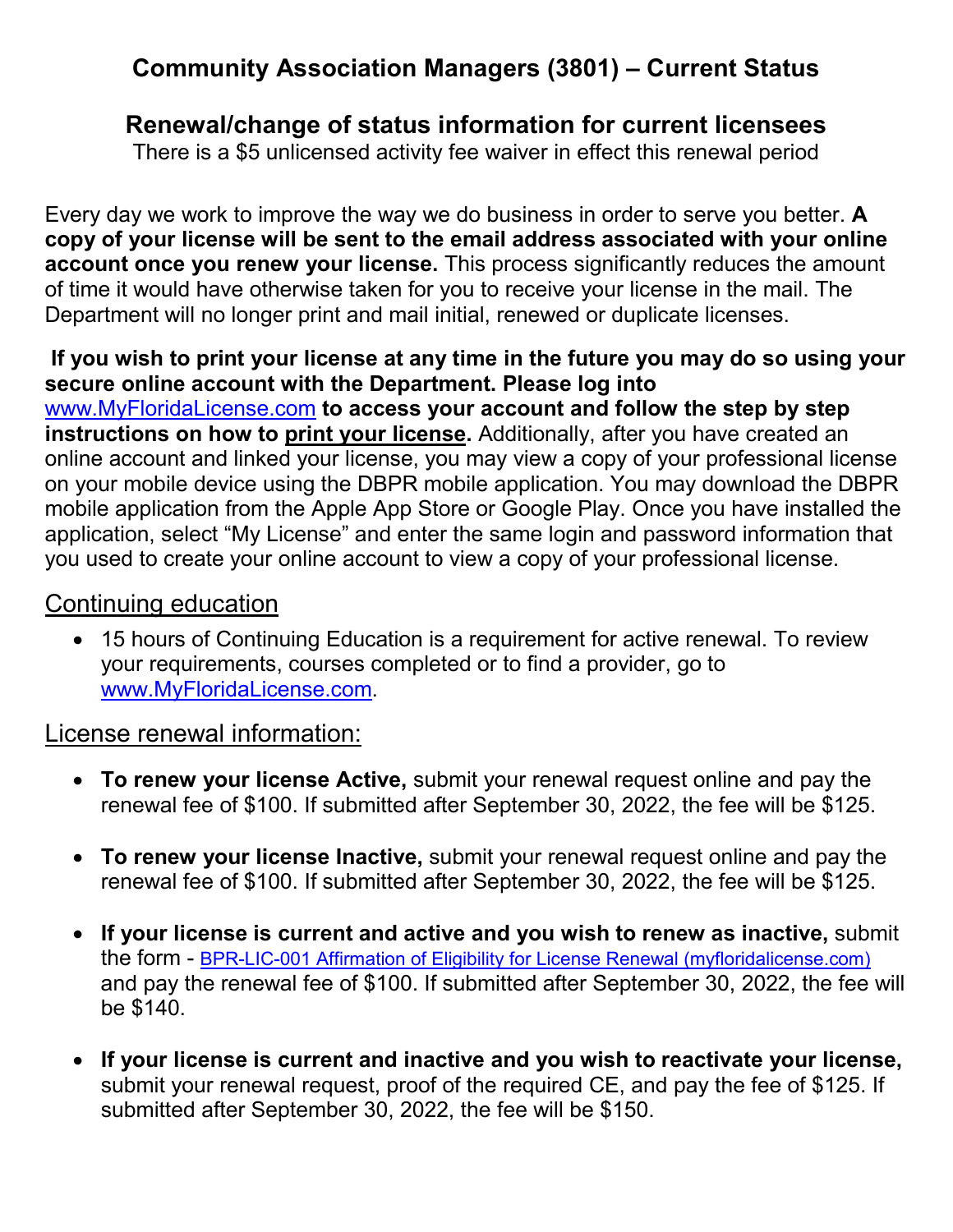If you wish to mail your renewal notice, please complete the [blank renewal](http://www.myfloridalicense.com/dbpr/pro/documents/LIC001_Affirmation_of_Eligibility_for_License_Renewal.pdf) form found on the profession's website along with your renewal fee payment to:

> Department of Business and Professional Regulation 2601 Blair Stone Road Tallahassee, Florida 32399

#### If mailing, please allow additional time for processing of your renewal request.

## **Important information**

- State law requires you to maintain a current mailing address (address of record) with the Department of Business and Professional Regulation. All official correspondence from the Department will be sent to this address of record including important board information, service of process, etc. It is also recommended that you keep your telephone and e-mail address current with the Department. The Department will use the e-mail address for official communication with license holders. Update your personal information through one of the options referenced in this renewal package.
- Effective October 1, 2009, Section 455.227(1)(t), Florida Statutes, requires all professional licensees to self report to the department, within 30 days of being convicted, or found guilty of, or having plead nolo contendere (no contest) or guilty to a crime in any jurisdiction. A licensee who fails to report this information may be subject to disciplinary action, including fines, suspension or license revocation. To report, complete the criminal self-reporting document and mail it to the department at the address provided on the form. To obtain a copy of the form, go to [www.MyFloridaLicense.com.](http://www.myfloridalicense.com/)
- If you have a compliance order with a past due payment your license will not be renewed until it has been made current.

#### **61E14-2.001 Standards of Professional Conduct.**

Licensees shall adhere to the following provisions, standards of professional conduct, and such provisions and standards shall be deemed automatically incorporated, as duties of all licensees, into any written or oral agreement for the rendition of community association management services.

(1) Definitions. As used in this rule, the following definitions apply:

(a) "Licensee" means a person licensed pursuant to Sections 468.432(1) and (2), F.S.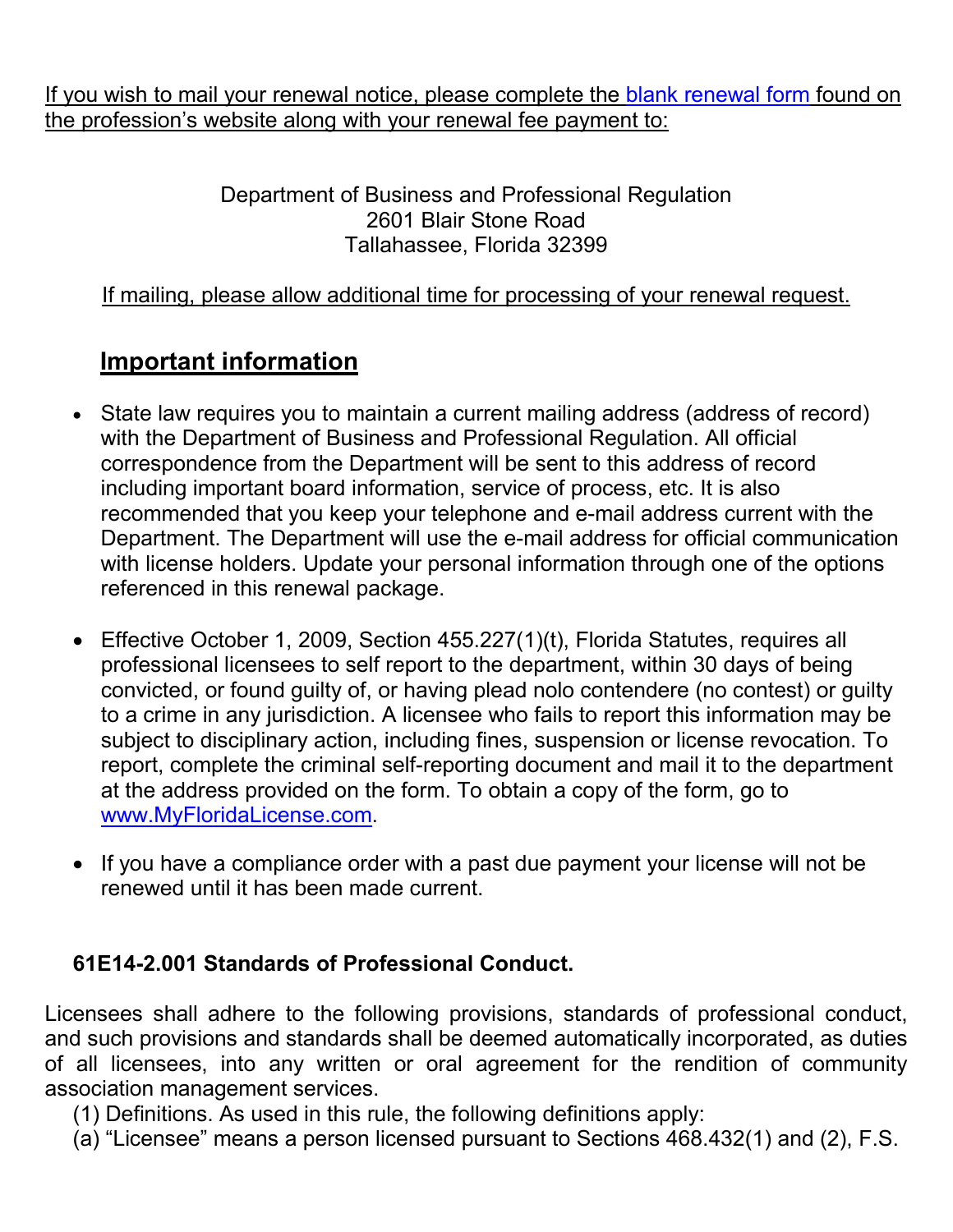(b) "Community Association Management Services" means performing any of the practices requiring specialized knowledge, judgment, and management skill as defined in Section 468.431(2), F.S.

(c) "Funds" as used in this rule includes money and negotiable instruments including checks, notes and securities.

(2) Professional Standards. During the performance of community association management services, a licensee shall do the following:

(a) Comply with the requirements of the governing documents by which a community association is created or operated.

(b) Only deposit or disburse funds received by the community association manager or management firm on behalf of the association for the specific purpose or purposes designated by the board of directors, community association management contract or the governing documents of the association.

(c) Perform all community association management services required by the licensee's contract to professional standards and to the standards established by Section 468.4334(1), F.S.

(d) In the event of a potential conflict of interest, provide full disclosure to the association and obtain authorization or approval.

(e) Respond to, or refer to the appropriate responsible party, a Notice of Violation or any such similar notification from an agency seeking to impose a regulatory penalty upon the association within the time frame specified in the notification.

(3) Records. During the performance of community association management services pursuant to a contract with a community association, a licensee shall not:

(a) Withhold possession of the association's official records, in violation of Sections 718.111(12), 719.104(2) or 720.303(5), F.S., or original books, records, accounts, funds, or other property of a community association when requested by the association to deliver the same to the association upon reasonable notice. Reasonable notice shall extend no later than 10 business days after termination of any management or employment agreement and receipt of a written request from the association. The manager may retain those records necessary for up to 20 days to complete an ending financial statement or report. Failure of the association to provide access or retention of accounting records to prepare the statement or report shall relieve the manager of any further responsibility or liability for preparation of the statement or report. The provisions of this rule apply regardless of any contractual or other dispute between the licensee and the association.

(b) Deny or delay access to association official records to an owner or his or her authorized representative who is entitled to access within the timeframe and under the procedures set out in Sections 718.111(12), 719.104(2) or 720.303(5), F.S.

(c) Create false records or alter the official records of an association in violation of Sections 718.111(12), 719.104(2) or 720.303(4), F.S., or of the licensee except in such cases where an alteration is permitted by law (e.g., the correction of minutes per direction given at a meeting at which the minutes are submitted for approval).

(d) Fail to maintain the records for a community association manager or management firm or the official records of any applicable association, as required by Sections 718.111(12), 719.104(2) or 720. 303(4), F.S.